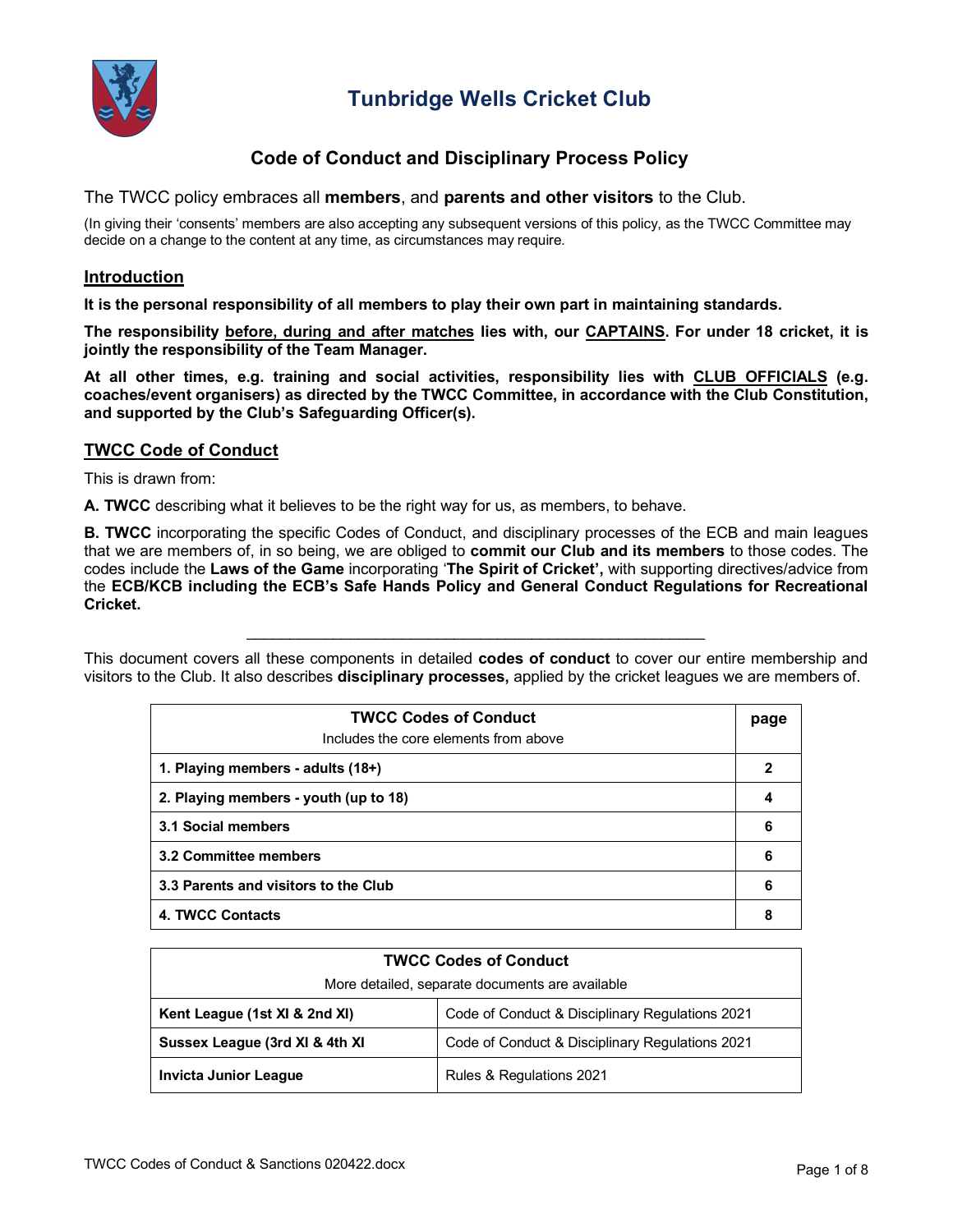

## **Code of Conduct and Disciplinary Process Policy**

### **1. Playing members - Adults (18+)**

Playing members are subject to:

- The ECB's General Conduct Regulations for Recreational Cricket
- Codes of Conduct and disciplinary processes of the **Kent Cricket League,** and the **Sussex Cricket League**
- Code of Conduct and disciplinary processes of **TWCC**, for all non-match play activities, e.g. training and social

N.B. Whilst friendly matches are outside the jurisdiction of a specific league/cup competition managing committees, TWCC will be directed by the code which applies to league matches, in the event that there is behaviour issue in any cup competition friendly match.

 $\overline{\phantom{a}}$  , and the set of the set of the set of the set of the set of the set of the set of the set of the set of the set of the set of the set of the set of the set of the set of the set of the set of the set of the s

As a member club of the **Kent Cricket League**, and the **Sussex Cricket League** we have agreed to abide by the ECB's and each county's **Code of Conduct** with respect to its playing policy. These Codes include the **Laws of the Game** incorporating '**The Spirit of Cricket',** and supporting directives/advice from the **ECB/KCB.**

Every player registered to play in the League explicitly acknowledges by virtue of their TWCC membership acceptance (and consequential league registration, the constitution of the League and in particular the powers of the League in relation to conduct and breaches of the rules, including the procedures specified and undertakes to be bound by them including the powers of suspension without recourse to appeal unless such appeal is so specified.

Cricket is a game that owes much of its unique appeal to the fact that it should be played not only within its Laws, but also within the **Spirit of the Game**. Any action which is seen to abuse this spirit causes injury to the game itself. The major responsibility for ensuring the spirit of fair play rests with the captains.

#### **1.1. There are two Laws which place the responsibility for the team's conduct firmly on the captain**

#### • **Responsibility of captains**

The captains are responsible at all times for ensuring that play is conducted within the Spirit of the Game as well as within the Laws.

#### • **Player's conduct**

In the event that any player failing to comply with instructions by an umpire, or criticising by word or action the decisions of an umpire, or showing dissent, or generally behaving in a manner which might bring the game into disrepute, the umpire concerned shall in the first place report the matter to the other umpire and to the player's captain and instruct the latter to take action.

#### **1.2 Fair and unfair play**

According to the Laws the umpires are the sole judges of fair and unfair play. The umpires may intervene at any time and it is the responsibility of the captain to take action where required.

#### **1.3 The umpires are authorised to intervene in cases of:**

- Time wasting
- Damaging the pitch Dangerous or unfair bowling
- Tampering with the ball
- Any other action that they consider to be unfair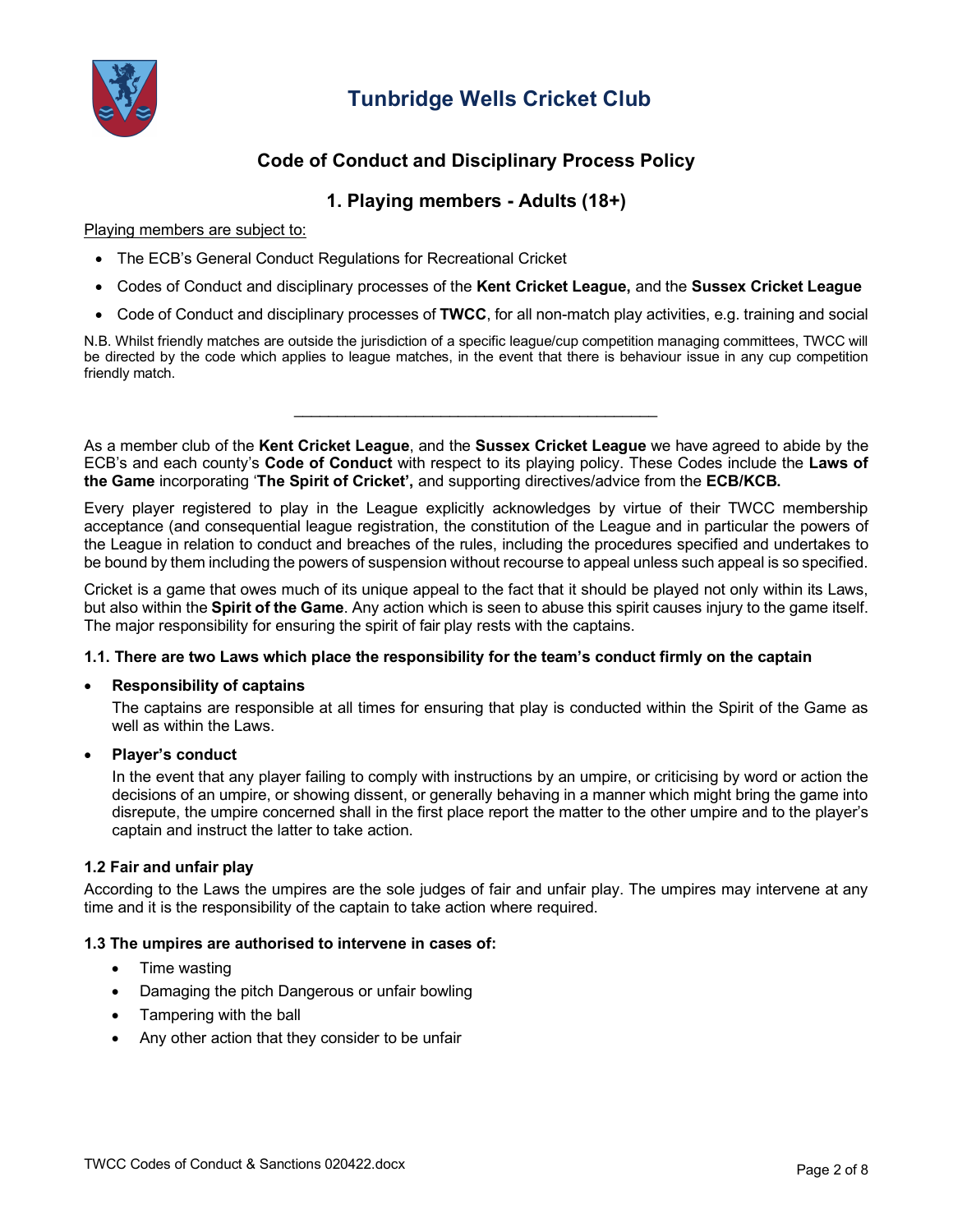

### **1.4 The Spirit of the Game involves RESPECT for:**

- Your opponents
- Your own captain and team
- The role of the umpires
- The game's traditional values

#### **1.5 It is against the Spirit of the Game:**

- To dispute an umpire's decision by word, action, or gesture
- To direct abusive language towards an opponent or umpire
- To indulge in cheating or any sharp practice, for instance:

(a) to appeal knowing that the batter is not out, (b) to advance towards an umpirein an aggressive manner when appealing, (c) to seek to distract an opponent either verbally or by harassment with persistent clapping or unnecessary noise under the guise of enthusiasm and motivation of one's own side

#### **1.6 Violence**

There is no place for any act of violence on the field of play

#### **1.7 Players**

Captains and umpires together set the tone for the conduct of a cricket match. Every player is expected to make an important contribution to this.

Players must pay any fees promptly and as requested.

Players must report any safeguarding concerns to the Club Safeguarding Officer as soon as possible.

**Disciplinary process**

**\_\_\_\_\_\_\_\_\_\_\_\_\_\_\_\_\_\_\_\_\_\_\_\_\_\_\_\_\_\_\_\_\_\_\_\_\_\_\_\_\_\_\_\_\_\_\_\_\_\_\_\_\_**

**See page separate docs for Kent, and Sussex leagues disciplinary processes**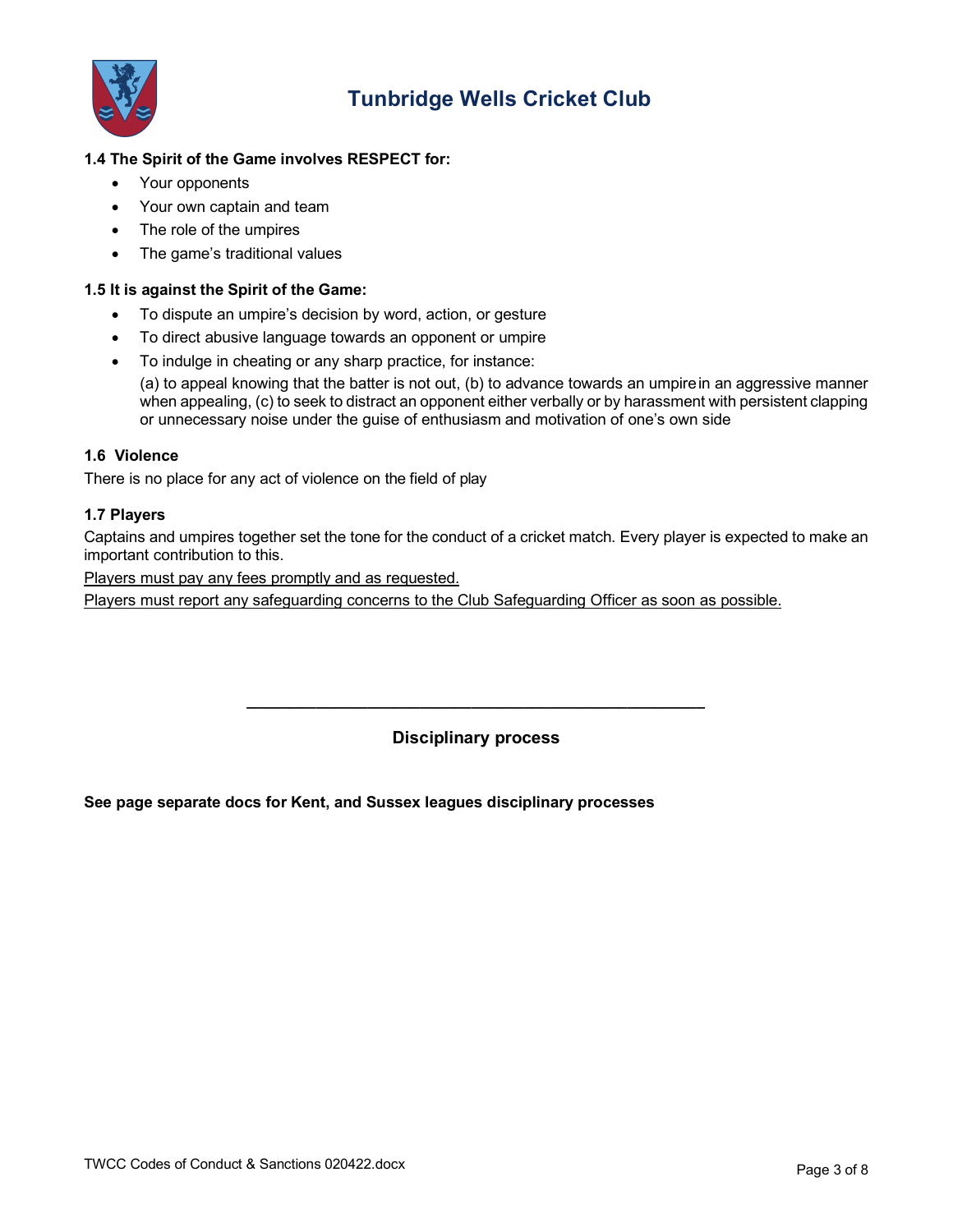

## **Code of Conduct and Disciplinary Process Policy**

### **2. Playing Members - Youth (under 7- under 18)**

### **Code of Conduct & Disciplinary Process**

#### Members are subject to:

2.1 Code of Conduct and disciplinary processes of **TWCC**, for all non-match play activities, e.g. training and social

2.2 Code of Conduct and disciplinary processes of the **Invicta Junior Cricket League**

N.B. Whilst friendly matches are outside the jurisdiction of a specific league/cup competition managing committee, TWCC will be directed by the code which applies to league matches, in the event that there is behaviour issue in any cup competition friendly match.

Our **Code of Conduct** is drawn from **TWCC** describing what it believes to be the right way for us, as members, to behave. The Code includes the **Laws of the Game** incorporating '**The Spirit of Cricket',** and supporting directives/advice from the **ECB/KCB.** 

**\_\_\_\_\_\_\_\_\_\_\_\_\_\_\_\_\_\_\_\_\_\_\_\_\_\_\_\_\_\_\_\_**

**TWCC** is a member of the **Invicta Junior Cricket League\*** and in so doing we **commit our Club and our members** to their specific Code of Conduct, and disciplinary processes, in match play. (\* or any other league or competition that we may enter. In training or friendly matches, TWCC's own Code of Conduct and Disciplinary Process will apply.

TWCC is fully committed to **safeguarding and promoting the wellbeing** of all its members. It is important that Club members, coaches, administrators and parents should, at all times respect the contribution of each other and be encouraged to be open at all times and to share any comments/concerns that they may have on any Club matter.

TW Youth Cricket prides itself on its reputation.

#### **Behaviours**

- We honour the 'Spirit of the Game' incorporated into the 'Laws of the Game'
- We will only coach children who want to listen and learn
- No foul or abusive language will be permitted at any time
- We do not tolerate any form of bullying
- We play tough but fair, always extending the hand of friendship and respect before, during and after matches
- We support and encourage our team mates and display high standards of behaviour both off and on the field
- We never question an umpire's decision but we can ask for clarification
- Batsmen 'walk' if they know they hit a ball that is caught
- 'Sledging' is not permitted; friendly banter is
- Players look smart on the field of play and remain standing at any break in play
- Members may not smoke/consume alcohol/drugs of any kind, whilst representing the Club
- Members must keep to agreed timings for training and competitions
- Members must pay any fees promptly and as requested
- Members must report any safeguarding concerns to the Club Safeguarding Officer as soon as possible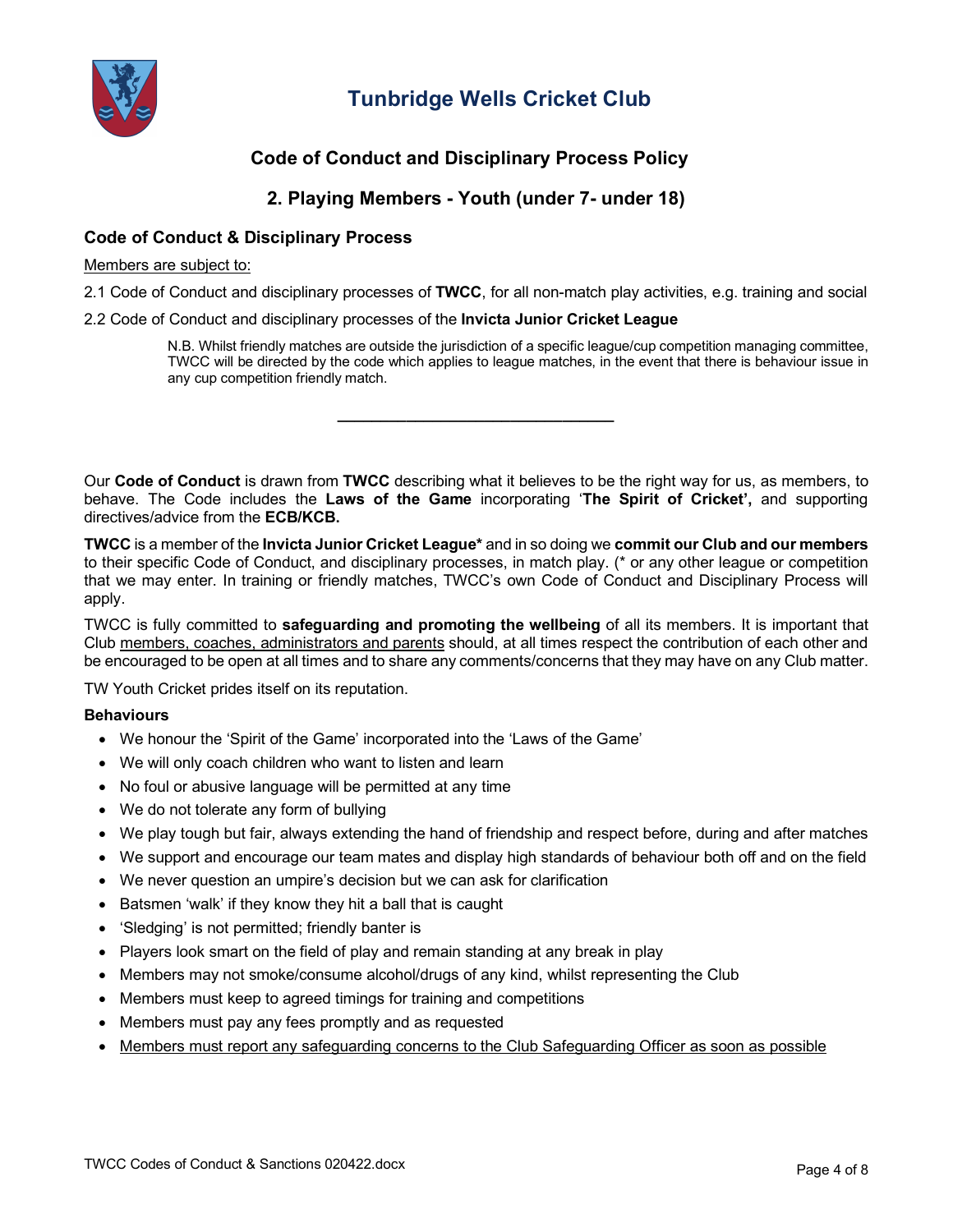

#### **Player appearance**

TW players always look like cricketers: 'look smart', 'play smart'. All items available through our online shop

- In matches players must wear Club shirts and white/navy trousers, socks. At training, we expect the same good standards of smartness but branded TWCC clothing is no mandatory
- Club caps are preferable NO 'fashion' caps should be worn. Floppy hats either white or blue; blue helmets are preferred

#### **Failure to abide by our Code of Conduct may result in the cancellation of Club membership**

### **Disciplinary process**

**\_\_\_\_\_\_\_\_\_\_\_\_\_\_\_\_\_\_\_\_\_\_\_\_\_\_\_\_\_\_\_\_\_\_\_\_\_\_\_\_\_\_\_\_\_\_\_\_\_\_\_\_\_**

#### **Matches**

As a member club of the **Invicta Cricket League**, we have agreed to abide by its disciplinary process.

#### **See page 1 for Separate docs**

#### **Training sessions**

Any misbehaviour will be subject to our TWCC discipline code, which parents agree to when they accept membership on behalf of their child. Children are remined about our code and the consequences of not keeping to it.

#### **Discipline process**

If an individual continues to misbehave (in the opinion of any coach in that group) the following will obtain:

#### **'Strike 1'**

**Member warned by Group Lead coach** to behave and that a repeat will result in being 'sin-binned' for 10 minutes (sitting out on the boundary)

#### **'Strike 2'**

**Member 'Yellow Carded'** - player 'sin-binned' for 10 minutes and given 'last chance'. Coach emails Parents/Guardians/Carers, copying TWCC Safeguarding Officer (CSO) and Youth Chairman, advising that the next occurrence will lead to membership cancellation

#### **'Strike 3'**

**Member 'Red Carded',** player 'sin-binned' for the rest of the session

- o At the session end, the Lead coach together with either the CSO or the Youth Chairman, advises the Parent/Guardian/Carer face-to-face (where at all possible), why membership is being cancelled
- $\circ$  Lead Coach emails Youth Chairman and CSO with reasons why the action has been taken
- o Youth Chairman sends confirmatory email to Parent/Guardian/Carer

('cards' are metaphorical - the 'slate is not wiped clean at the end any season).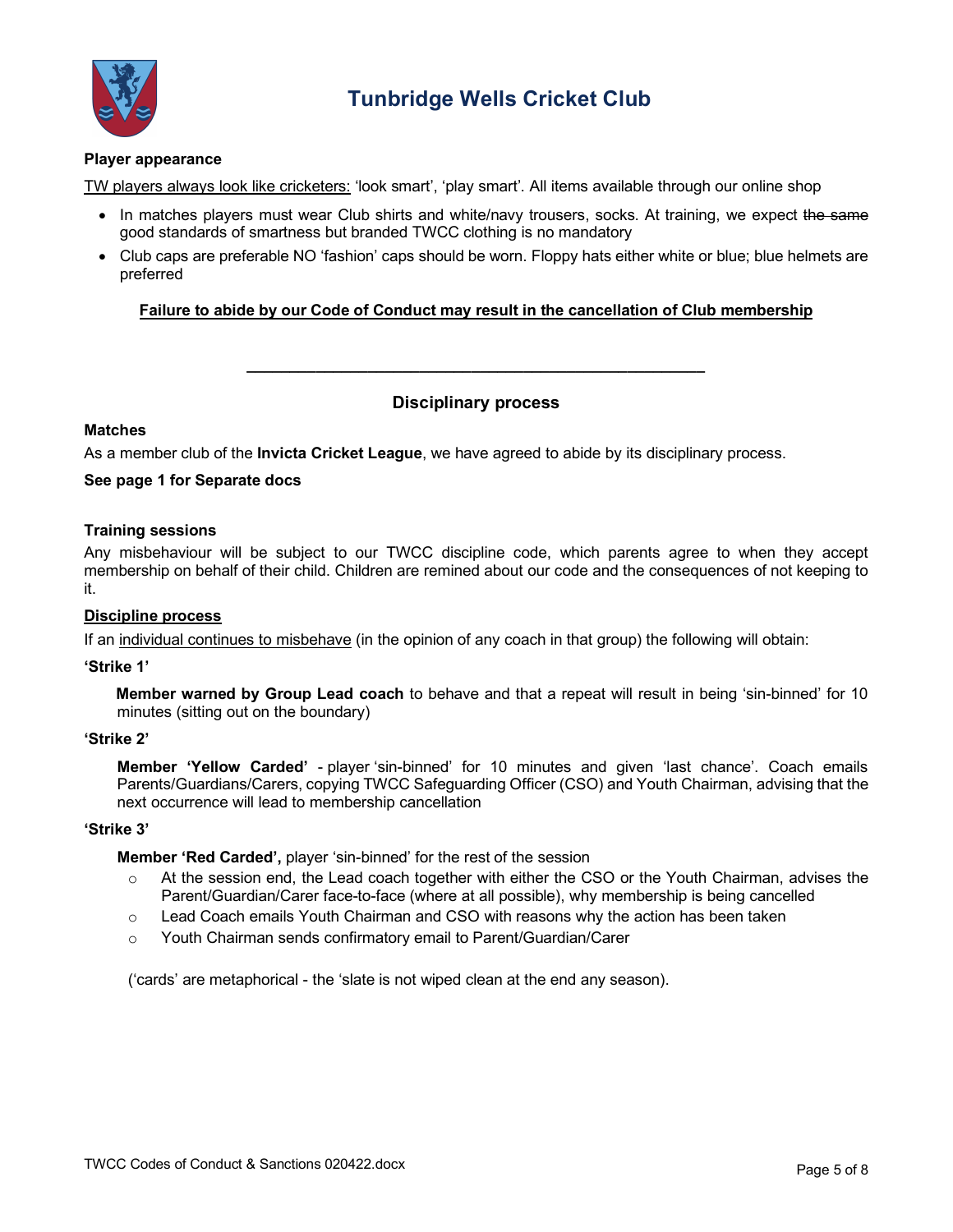

## **Code of Conduct and Disciplinary Process Policy**

## **3. Social members, Committee members, Club Officials, Parents and Visitors to the Club**

### Members are subject to:

**TWCC Code of Conduct**, for all Club activities other than match play. (see section 2)

It is the personal responsibility of ALL members (including their families) to play their own part in maintaining standards.

### **3.1 Applicable to All Social Members**

#### **Must:**

- Uphold the high standards of the Club
- Be respectful to other members and Club property at all times
- Pay any fees promptly and as requested by Club officials
- Report any Safeguarding concerns to the Club Safeguarding Officer as soon as possible

#### No foul or abusive language will be tolerated at any time.

#### **Infringements: Failure to abide by our Code of Conduct may result in the cancellation of membership**

#### **3.2 Committee Members**

**Must:** Treat colleagues with respect and value their contribution at all times

- Respond to colleague proposals in a positive manner, whether in agreement or not
- Be punctual for the start of meetings
- Remember that colleagues are volunteers, many with jobs and families, and who may not have much volunteer time available - respect their private time and minimise use of email to essential and targeted communications
- Report any Safeguarding concerns to the Club Safeguarding Officer as soon as possible

#### **Infringements: Failure to abide by our Code of Conduct may result in the cancellation of membership and/or being removed from the Committee**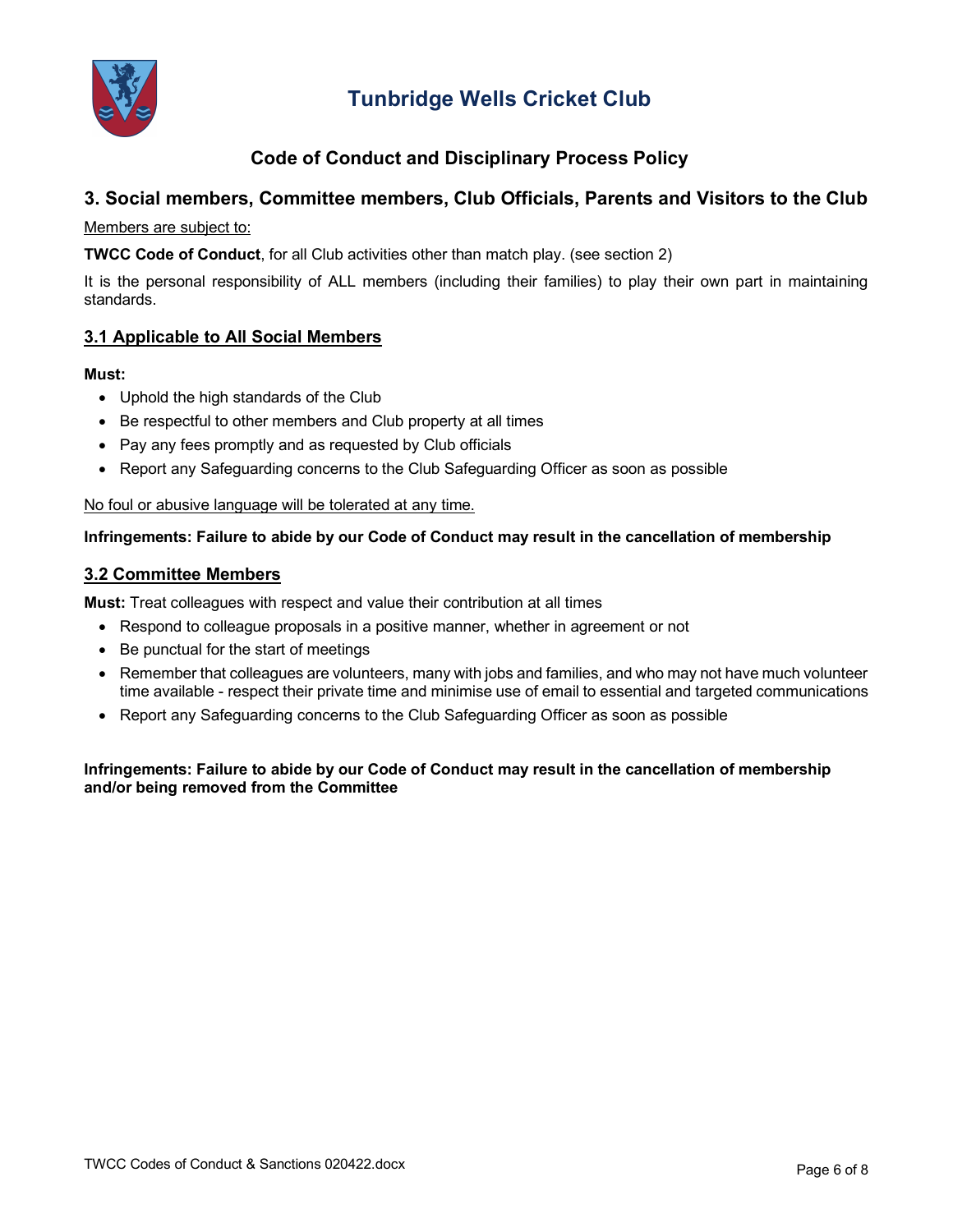

### **3.3 Club officials (e.g. youth coaches and team managers**

#### **Must:**

- Consider the well-being and safety of participants before the development of performance
- Develop an appropriate working relationship with players, based on mutual trust and respect
- Make sure all activities are appropriate to the age/ability/experience of those taking part
- Promote the positive aspects of cricket (e.g. fair play)
- Display consistently high standards of behaviour and appearance
- Follow all guidelines laid down by the ECB and the Club
- Hold the appropriate, valid qualifications; insurance cover is provided by TWCC
- Never exert undue influence over performers to obtain personal benefit or reward
- Never condone rule violations, rough play or the use of prohibitive substances
- Report any safeguarding concerns to the Club Safeguarding Officer as soon as possible

#### **Infringements: Failure to abide by our Code of Conduct may result in the cancellation of membership and/or being removed from all official duties**

#### **3.4 Parents/Guardians/Carers of Youth Members' and other visitors**

#### **Please:**

- Encourage your child to learn the rules and play within them
- Discourage unfair play and arguing with officials
- Help your child to recognise good performance, not just results
- Never force your child to take part in sport
- Set a good example by recognising fair play and applauding the good performances of all
- Never punish or belittle a child for losing or making mistakes
- Publicly accept officials' judgements
- Support your child's involvement and help them to enjoy their sport
- Use correct and proper language at all times
- Sit away from players when requested to do so and encourage your children to sit with their team mates
- Do not shout instructions or criticisms from the side-lines at any time during training or matches
- Respect the views and decisions of, and do not put unfair pressure on, any Club officers, coaches/managers
- Raise any selection / order of play concerns with the Head of Youth / Girls Cricket rather than with the coach during training or matches
- Pay any fees promptly and as requested by Club Officials
- Report any safeguarding concerns to the Club Safeguarding Officer as soon as possible